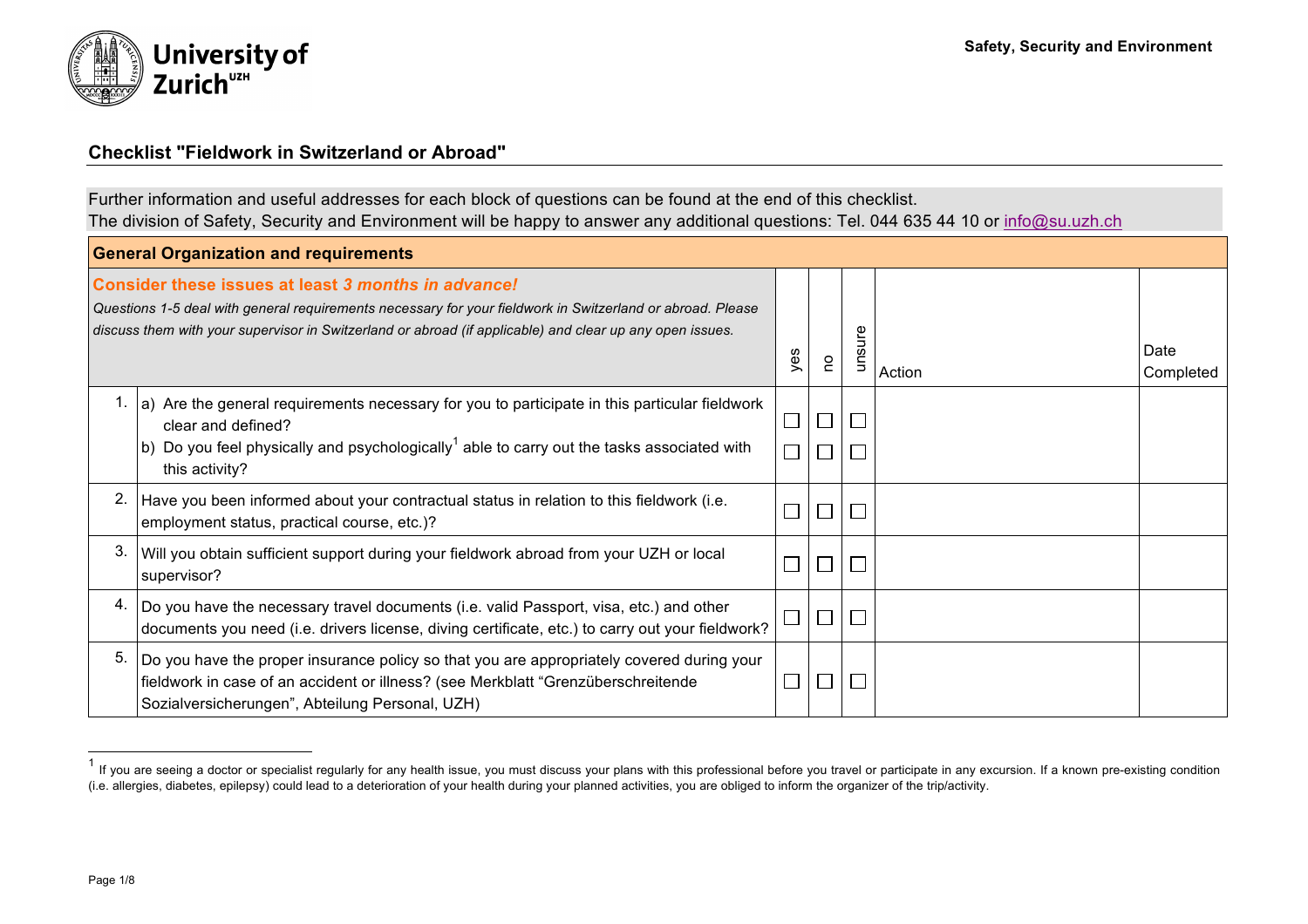

|    | <b>Personal Safety and Security</b><br>Please consider these issues immediately before you begin your travels as well as<br>for the duration of your stay!<br>These questions are aimed at assessing the circumstances you can expect when you reach your fieldwork<br>destination as well as prepare you for any situations you may encounter on your way there. | yes | e<br>C | θη<br>gun | l Preventative Measure | Date<br>Completed |
|----|-------------------------------------------------------------------------------------------------------------------------------------------------------------------------------------------------------------------------------------------------------------------------------------------------------------------------------------------------------------------|-----|--------|-----------|------------------------|-------------------|
| 6. | Will you be working in an area that is politically unstable (war, protests, riots, terrorism) or a<br>place that has received a travel warning from the EDA for other reasons (i.e. high rate of<br>crime, mass migration, or epidemics)?                                                                                                                         |     |        | П         |                        |                   |
|    | Will your fieldwork expose you to special circumstances that may endanger your safety (i.e.<br>working in a cultural or natural heritage site, in areas dominated by traditional societies, in<br>an area with a high rate of crime)?                                                                                                                             |     |        | $\Box$    |                        |                   |
| 8. | Does your particular fieldwork activity require any special precautionary measures for your<br>personal safety?                                                                                                                                                                                                                                                   |     |        |           |                        |                   |

| <b>Working Conditions and workplace-environment</b> |                                                                                                                                                                                 |     |    |                    |                             |                   |  |
|-----------------------------------------------------|---------------------------------------------------------------------------------------------------------------------------------------------------------------------------------|-----|----|--------------------|-----------------------------|-------------------|--|
|                                                     | <b>Working hours, organization, time differences (jetlag)</b><br>To be considered upon arrival and during your stay!                                                            |     |    |                    |                             |                   |  |
|                                                     | Questions 9-13: working hours and organization<br>Questions 14-16: How to get there? (transport)<br>Questions 17-22: special work environments according to EKAS-Guideline 6508 | yes | S. | e<br>Ju<br>ဖာ<br>∍ | <b>Preventative Measure</b> | Date<br>Completed |  |
| 9                                                   | Does your activity require you to work longer than 9 hours per day regularly?                                                                                                   |     |    |                    |                             |                   |  |
| 10.                                                 | Does carrying out your project require you to work nights or in total darkness (i.e. caves) all<br>or part of the time?                                                         |     |    |                    |                             |                   |  |
|                                                     | Are you working in shifts?                                                                                                                                                      |     |    |                    |                             |                   |  |
| 12.                                                 | Do you have to carry out your work alone? (Are you the only one at your work station?)                                                                                          |     |    |                    |                             |                   |  |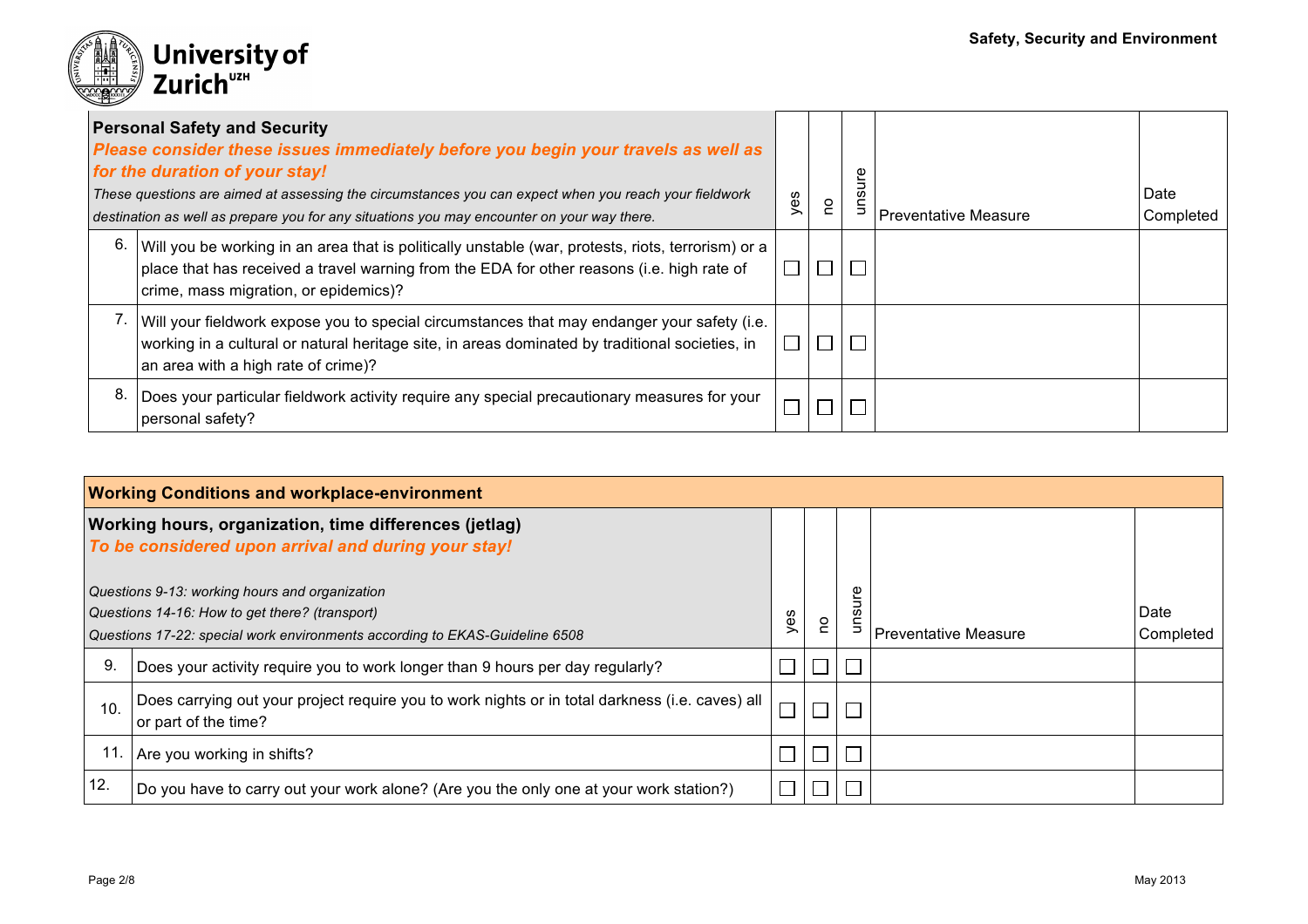

# University of<br>Zurich<sup>uzH</sup>

| 13. | Will you be working in a remote area (far away from medical and emergency services)?                                                                                                                                   |                             |        |  |
|-----|------------------------------------------------------------------------------------------------------------------------------------------------------------------------------------------------------------------------|-----------------------------|--------|--|
| 14. | Does getting to your place of work require a long car journey?                                                                                                                                                         |                             | ⊔      |  |
| 15. | Does getting to your place of work require a long airplane journey?                                                                                                                                                    |                             |        |  |
| 16. | Does getting to your place of work require you to travel through several time zones?                                                                                                                                   |                             | $\Box$ |  |
| 17. | Do your activities require you to repeatedly engage in labor with heavy items (> 15-20 kg)?                                                                                                                            |                             |        |  |
| 18. | Is your place of work associated with an increased accident risk? For example are steep<br>falls, slippery and/or icy conditions, or collisions with vehicles (as a driver, passenger, biker<br>or pedestrian) likely? | $\Box$                      |        |  |
| 19. | Will you be working at an altitude > 2000 m above sea level (a.sl.)? (Especially critical are<br>altitudes $> 4000$ m a.sl.)                                                                                           |                             |        |  |
| 20. | Does your work require you to be under water?                                                                                                                                                                          |                             |        |  |
| 21. | Will you be working in extreme heat ( $>28^{\circ}$ C) or cold ( $< 5^{\circ}$ C)?                                                                                                                                     | $\mathcal{L}_{\mathcal{A}}$ | L      |  |
| 22. | Will you be working in humid/wet or very dry conditions?                                                                                                                                                               |                             |        |  |

| <b>Physical Hazards</b>                                                                                          |                                                                   |     |   |        |                             |                   |  |
|------------------------------------------------------------------------------------------------------------------|-------------------------------------------------------------------|-----|---|--------|-----------------------------|-------------------|--|
| Effects of noise, ionizing or ultraviolet radiation<br>Refers to conditions you encounter at your place of work! |                                                                   | yes | S | Φ<br>w | <b>Preventative Measure</b> | Date<br>Completed |  |
| 23                                                                                                               | Are you exposed to noise $> 85db(A)?$                             |     |   |        |                             |                   |  |
| 24                                                                                                               | Will be exposed to ionizing or ultraviolet radiation during work? |     |   |        |                             |                   |  |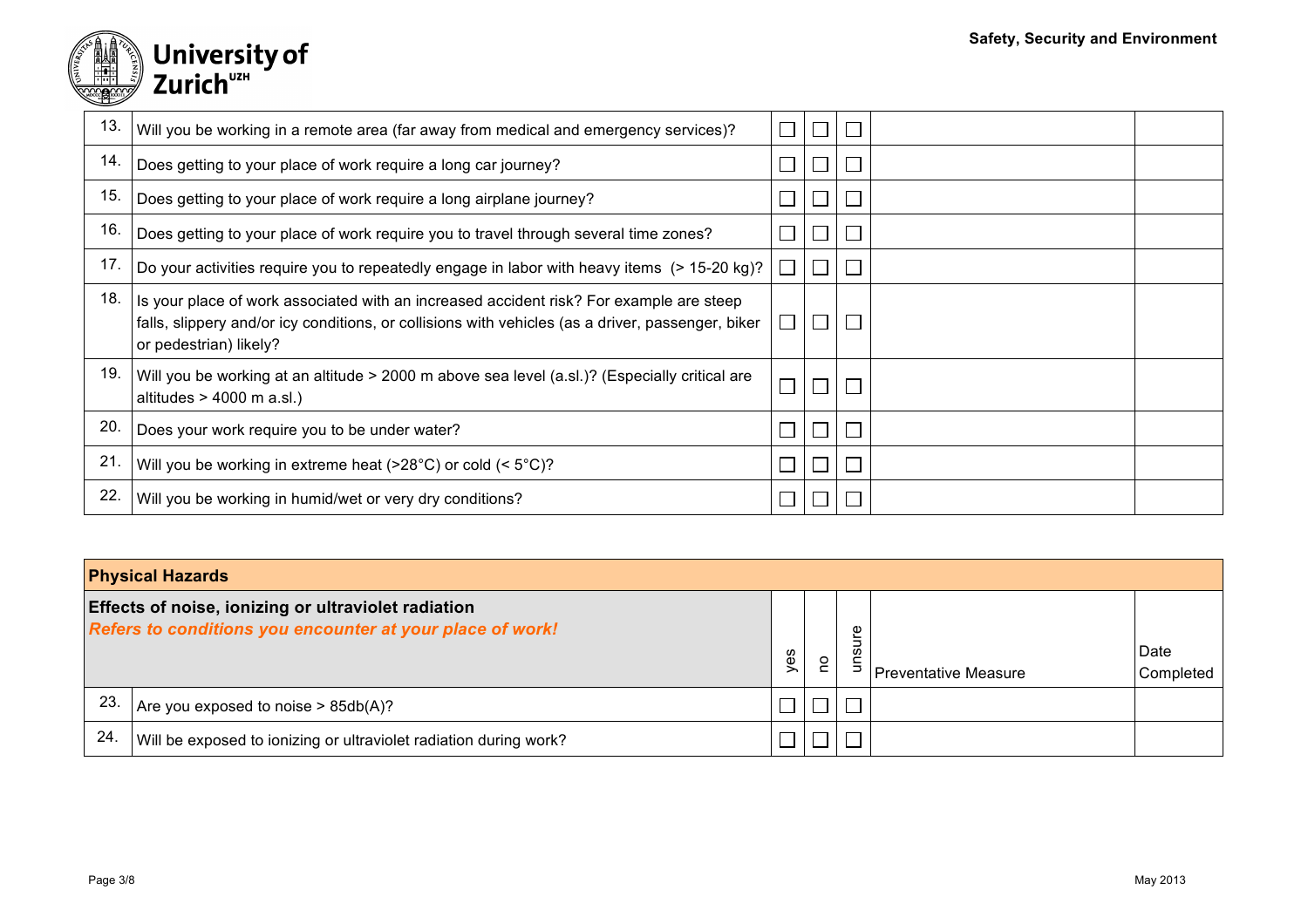

## **Chemical Hazards**

|    | TUITEIIILAI NAZAIUS                                                                                                                                                               |     |   |        |                             |                   |  |
|----|-----------------------------------------------------------------------------------------------------------------------------------------------------------------------------------|-----|---|--------|-----------------------------|-------------------|--|
|    | <b>Hazardous Materials</b><br>Refers to conditions you encounter at your place of work!                                                                                           | yes | ဥ | Φ<br>w | <b>Preventative Measure</b> | Date<br>Completed |  |
| 25 | Does your work include handling chemical substances that are known to be harmful <sup>2</sup> ?                                                                                   |     |   |        |                             |                   |  |
| 26 | Does your work include activities with asphyxiating gases (carbon dioxide, carbon<br>monoxide, nitrogen, etc.) or cause you to be exposed to rooms with reduced oxygen<br>levels? |     |   |        |                             |                   |  |

| <b>Hazardous Plants and Animals</b>                                                                            |                                                                                                       |     |               |             |                             |                   |  |  |
|----------------------------------------------------------------------------------------------------------------|-------------------------------------------------------------------------------------------------------|-----|---------------|-------------|-----------------------------|-------------------|--|--|
| <b>Contact with poisonous or dangerous organisms</b><br>To be considered at least one month before you travel! |                                                                                                       | yes | $\frac{1}{2}$ | Φ<br>≒<br>w | <b>Preventative Measure</b> | Date<br>Completed |  |  |
| 27.                                                                                                            | Will your work expose you to poisonous plants, fungi or animals?                                      |     |               |             |                             |                   |  |  |
| 28.                                                                                                            | Will your work potentially expose you to injury through animals (snakes, bites, stings, etc.)? $\Box$ |     |               |             |                             |                   |  |  |
| 29                                                                                                             | Will your work potentially expose you to injury via plants?                                           |     |               |             |                             |                   |  |  |

 <sup>2</sup> See Material Safety Data Sheet (MSDS)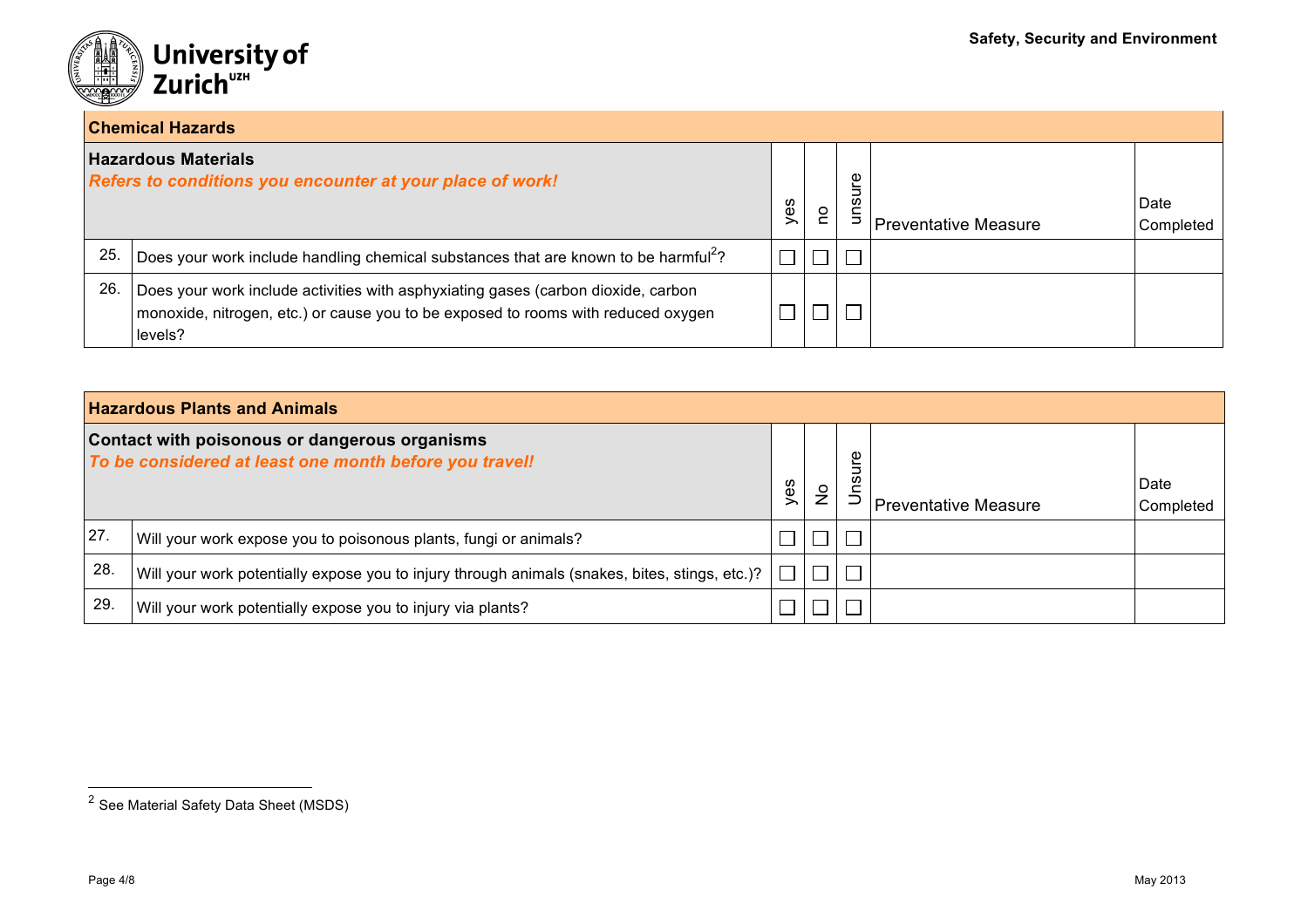

|     | <b>Biological Hazards</b>                                                                                                                                                                                                                                                                                            |     |                             |                   |                             |                   |  |  |
|-----|----------------------------------------------------------------------------------------------------------------------------------------------------------------------------------------------------------------------------------------------------------------------------------------------------------------------|-----|-----------------------------|-------------------|-----------------------------|-------------------|--|--|
|     | <b>Exposure or handling microorganisms or pathogens</b><br>To be considered at least 3 months before you travel!<br>In addition to considering the general dangers of infection associated with travel, certain field<br>activities may harbor specific hazards. These may require additional preventative measures. | yes | $\frac{1}{2}$               | sure<br>$\subset$ | <b>Preventative Measure</b> | Date<br>Completed |  |  |
| 30. | Will you be handling microorganisms belonging to group 2 or higher (see attachments,<br>SAMV $3$ and ESV $4$ )?                                                                                                                                                                                                      |     |                             |                   |                             |                   |  |  |
| 31. | Will your work expose you to an increased risk of infection? i.e. borreliosis and tick-born<br>encephalitis when working in forests/wooded areas, or when working with animals; their<br>excrements (feces, etc.) or parts of their bodies?                                                                          |     | $\mathcal{L}_{\mathcal{A}}$ |                   |                             |                   |  |  |
| 32. | Will you be working in tropical or subtropical areas?                                                                                                                                                                                                                                                                |     | $\overline{\phantom{a}}$    |                   |                             |                   |  |  |
| 33. | Have you received all the necessary vaccinations needed for your activities and the area<br>you intend to visit?                                                                                                                                                                                                     |     |                             |                   |                             |                   |  |  |
| 34. | Do you have all the necessary first aid and preventative care medication needed for your<br>fieldwork?                                                                                                                                                                                                               |     |                             |                   |                             |                   |  |  |

<sup>3</sup> SAMV: Verordnung über den Schutz der Arbeitnehmerinnen und Arbeitnehmer vor Gefährdung durch Mikroorganismen<br><sup>3</sup> SAMV: Verordnung über den Schutz der Arbeitnehmerinnen und Arbeitnehmer vor Gefährdung durch Mikroorganisme

<sup>4</sup> ESV: Einschliessungsverordnung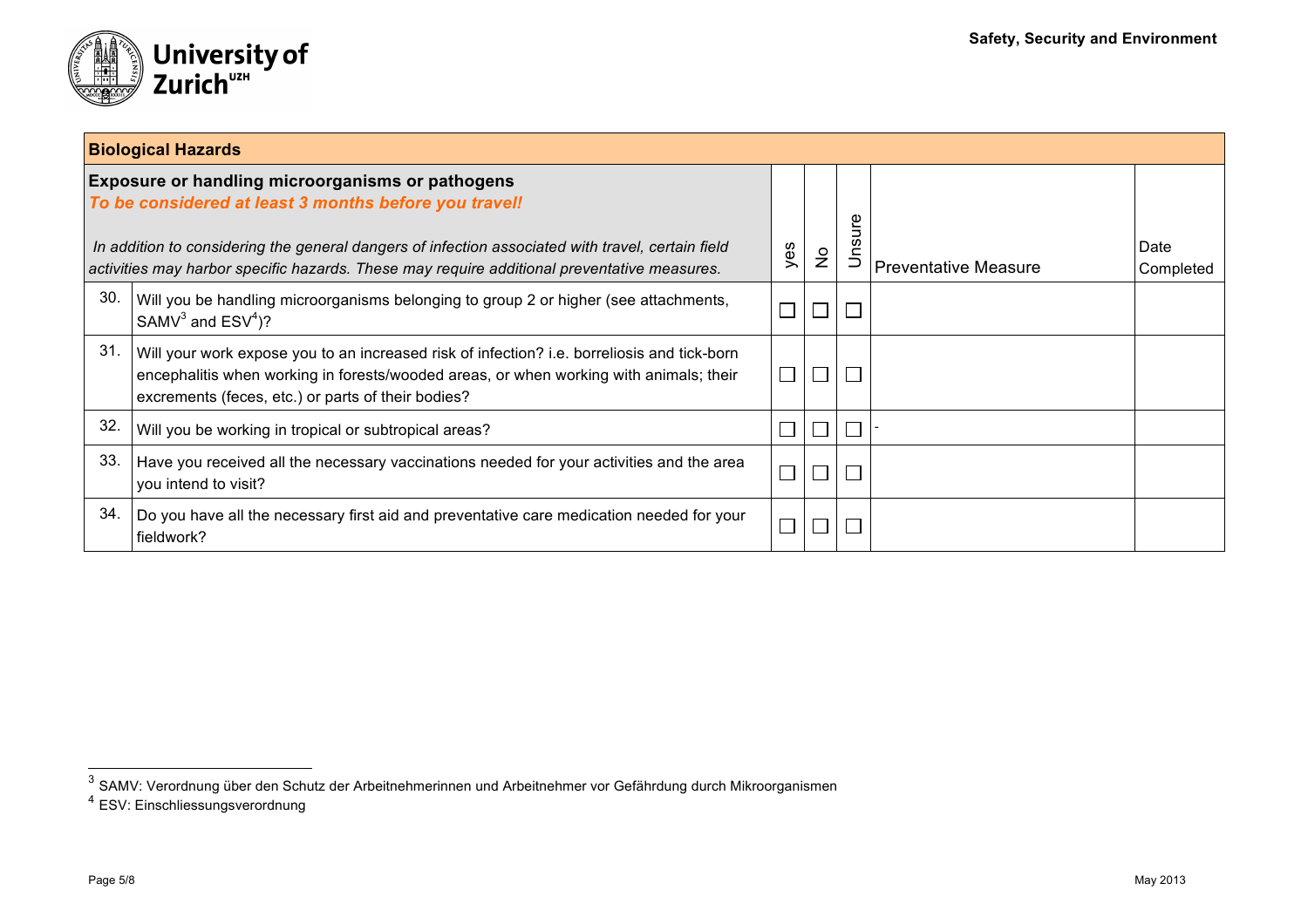

| <b>Personal Protective Equipment (PPE)</b>                |                                                                                                                                                                                                    |     |             |                |                             |                   |  |  |
|-----------------------------------------------------------|----------------------------------------------------------------------------------------------------------------------------------------------------------------------------------------------------|-----|-------------|----------------|-----------------------------|-------------------|--|--|
| Refers to conditions you encounter at your place of work! |                                                                                                                                                                                                    | yes | $\tilde{z}$ | ഉ<br><b>US</b> | <b>Preventative Measure</b> | Date<br>Completed |  |  |
| 35                                                        | Do you need personal protective equipment for your work (gloves, inhalation protection,<br>safety goggles, other special protective garments)? Is the PPE available at your travel<br>destination? |     |             | П              |                             |                   |  |  |
| 36.                                                       | Do you work with materials whose usage requires that emergency equipment be ready in<br>case of an emergency?                                                                                      |     |             |                |                             |                   |  |  |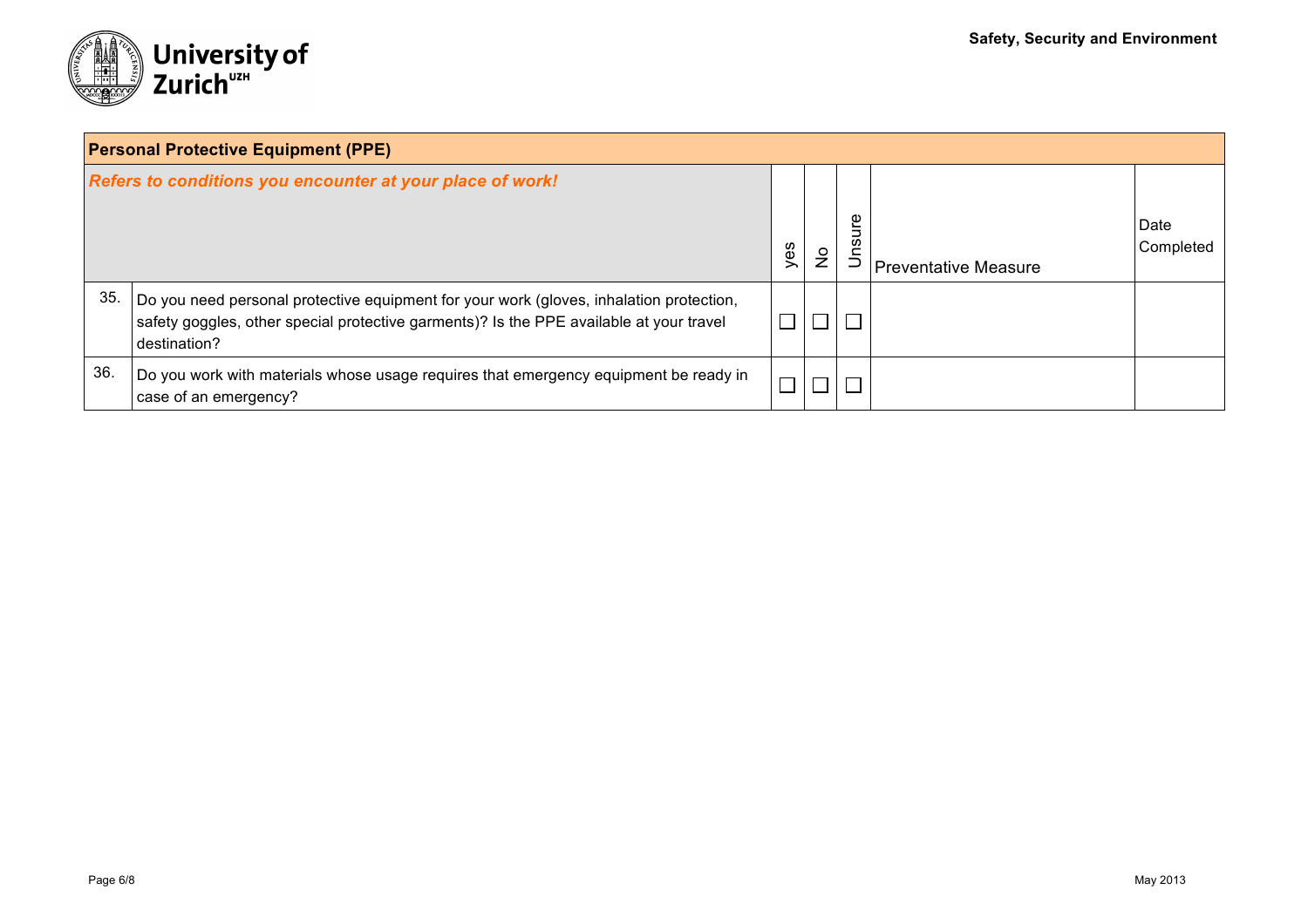

### **Explanations and useful addresses**

#### **General Organization - Travel Documents and Insurance, Personal Safety and Security**

Useful information about necessary travel documents and specific information about the safety and security status worldwide can be found on the federal department of external affairs (EDA) website www.eda.admin.ch/eda/de/home/travad.html or on the Safetravel website www.safetravel.ch. Please inform yourself about necessary insurance (personal liability, accident/ health insurance,) at least 3 months before you plant to embark on fieldwork abroad. Also check whether the coverage you need is offered through your employer (UZH), the institution abroad, or whether you have to get some additional private insurance. In the latter case health insurance may need to be expanded to cover Europe or the world. Travel insurance for you and any materials you plan to transport may also be worth considering. If you are seeing a doctor or specialist regularly for any health issue, you must discuss your plans with this professional before you travel or participate in any excursion. If a known pre-existing condition (i.e. allergies, diabetes, epilepsy) could lead to a deterioration of your health during your planned activities, you are obliged to inform the organizer of the trip/activity.

#### **Organizing work, Working Hours and Transport**

**Working hours:** Working long hours or during the night in a shift situation requires your body (even in completely healthy people) a proper adaptation period. Reasonable recovery phases should be part of the schedule in order to avoid the increased risk of accidents. Useful details on this topic can be found on the Seco website www.seco.admin.ch. There, you may also download or order a brochure (Arbeit und Gesundheit - Arbeits- und Ruhezeiten, Bestell-Nr. BBL: 710.224.d).

**Working alone:** If you are working alone or in an isolated area, you should make sure that multiple persons in the vicinity know where you are. These people should know how to react in case of an emergency. Please also have an action plan in place so that you can contact these people (or they can contact you) in case of an emergency (i.e. via mobile phone or radio transmitter).

**Transport (How to get there? Arrival):** If you plan a long journey by car, please remember to plan for regular stops (about every 2 hours). Alternatively you may have a second driver with you who you can swap with every 2 hours during the journey. This will greatly reduce the dangers of driving errors and nodding off. This is especially relevant if you are driving in areas with very different traffic rules (left-hand traffic) or in monotonous landscapes or driving at night.

You should not immediately drive a vehicle after a long airplane journey. We suggest you have someone pick you up or that you plan to stay at your arrival destination for at least one day before continuing further travel. If you have moved through 6 hours of time zones or more, the jetlag you may experience could negatively impact your driving skills for several days. We recommend you refrain from driving for a few days after arriving in the Americas, Australia, East Asia, and Oceania. You should give your body some time to adapt! If possible, check whether there are any special risks or accidents associated with the activities you plan to engage in before you begin your work. Also make sure you have all the special protective equipment necessary (i.e. safety goggles, special shoes, climbing rope, anti-fall protection, see also section on PPE) in the checklist (questions 35 and 36). **Working at altitudes > 4000 m above sea level:** If you suffer from any respiratory illness, hematological disorder, cardiovascular disorder, or have had problems adapting to altitude

in the past we urge you to consult your doctor before taking up field activities associated with extreme altitudes!

**Diving Activities**: Before you can obtain a diving certificate, you must go through a physical check to show that you are fit and thus qualified to dive. It is best to consult with the appropriate physician before performing such activities if you have **any** health issues or if the activity is physically strenuous.